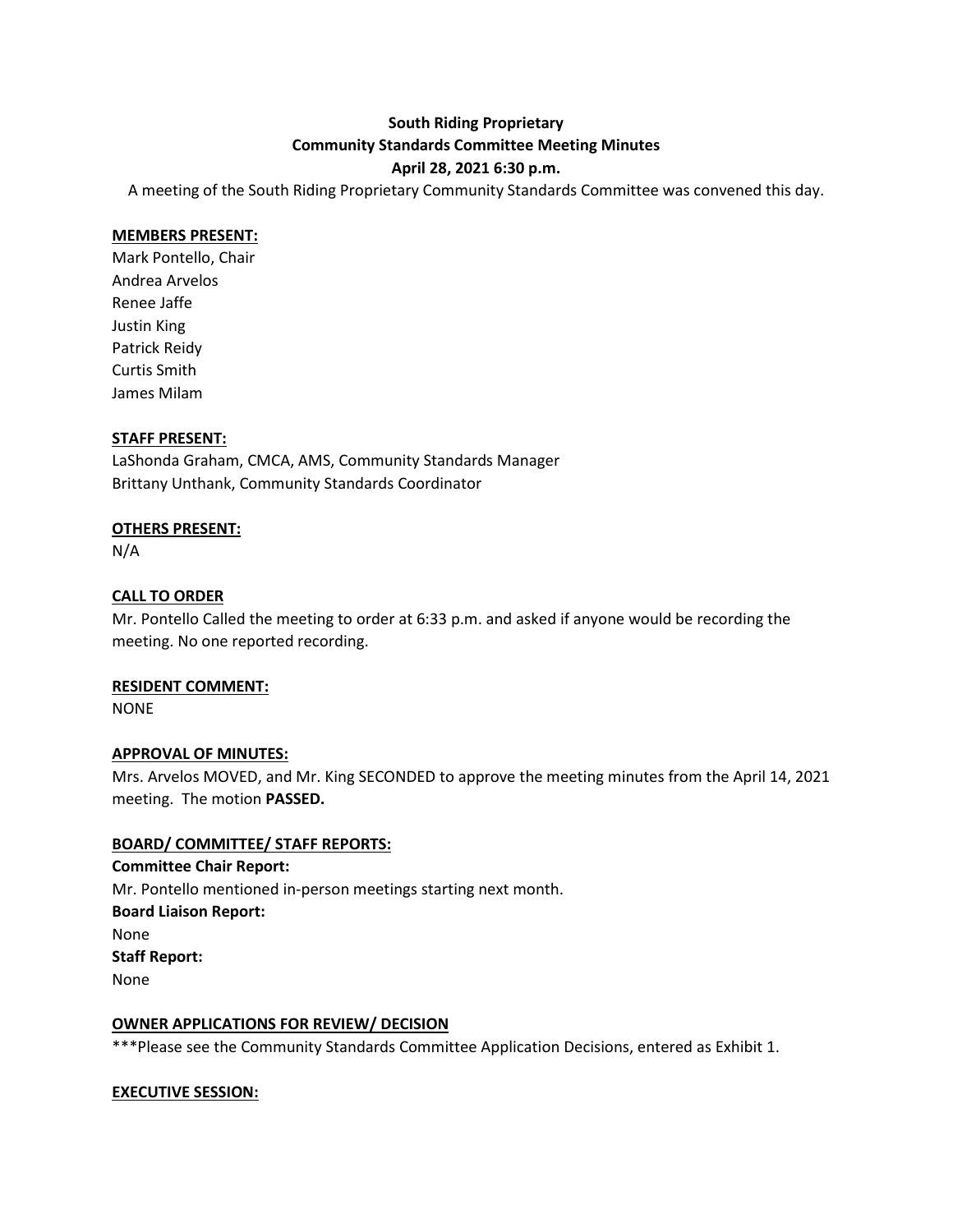### **N/A**

#### **ACTION TAKEN POST EXECUTIVE SESSION:** N/A

#### **ADJOURNMENT:**

Mrs. Arvelos and Mr. King SECONDED to adjourn the meeting at 7:00 p.m.

The next meeting will be held via Zoom, Wednesday, May 12, 2021 at 6:30 p.m.

Signed: \_\_\_\_\_\_\_\_\_\_[\\_\\_\\_\\_\\_\\_\\_\\_\\_\\_\\_\\_\\_\\_\\_\\_\\_\\_\\_\\_\\_\\_\\_\\_\\_\\_\\_\\_\\_\\_\\_\\_\\_\\_\\_\\_\\_\\_\\_\\_\\_\\_\\_\\_\\_\\_\\_\\_\\_\\_\\_\\_\\_\\_\\_\\_](https://na2.documents.adobe.com/verifier?tx=CBJCHBCAABAAeyhC1Y2imaKG8eY7PQnl1WKpQI11OT7e)\_\_\_ 2021 18:18 EDT) Paul M Paolozzi

Paul Paolozzi , Community Standards Committee Co-Chair

Date Approved: May 12, 2021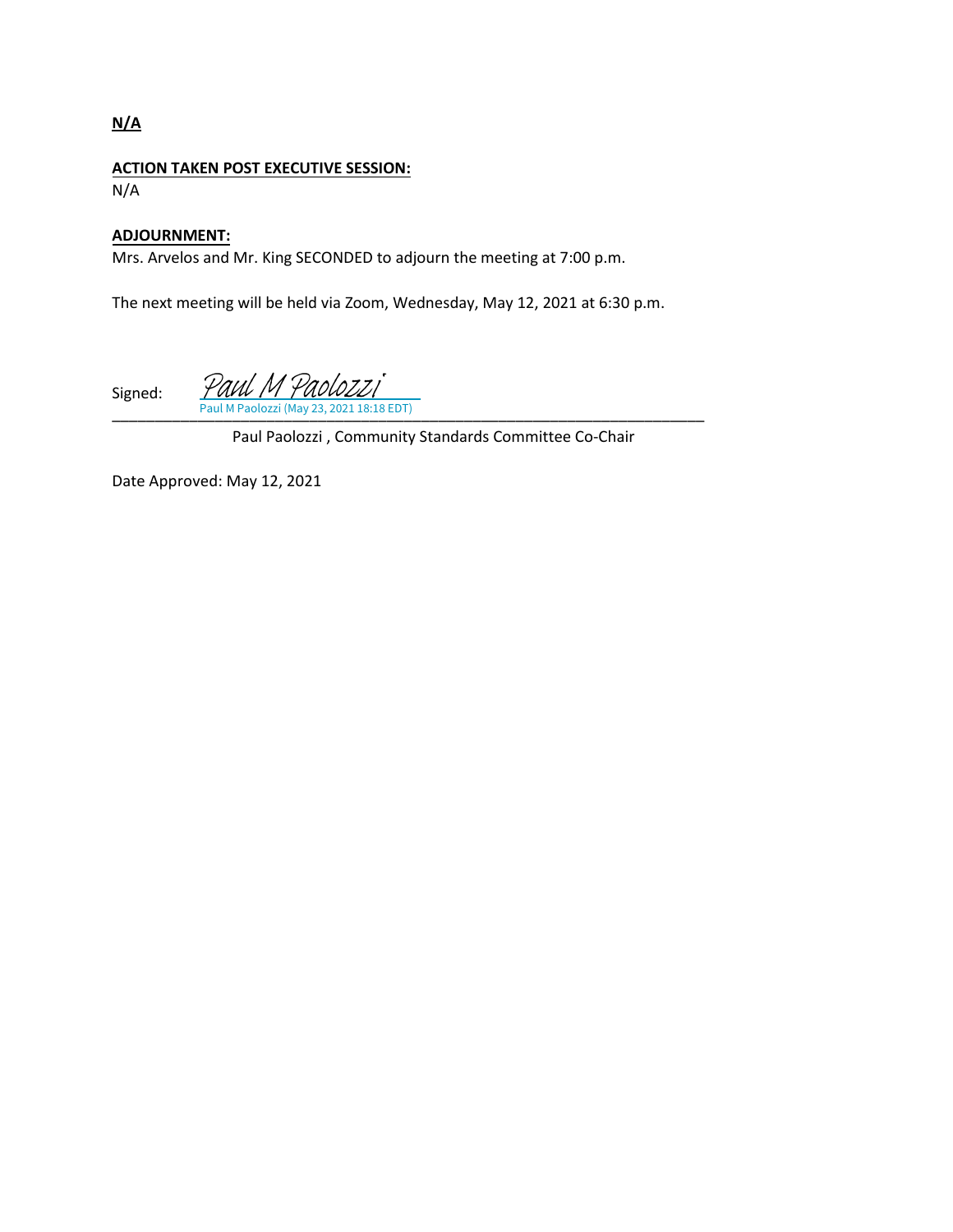#### **EXHIBIT 1 COMMUNITY STANDARDS COMMITTEE APPLICATION DECISIONS APRIL 28, 2021 MEETING**

| <b>ADDRESS</b>            | <b>PROJECT(S)</b>                                | <b>MOTION</b>                                                                                                                       | <b>DECISION</b>                           |
|---------------------------|--------------------------------------------------|-------------------------------------------------------------------------------------------------------------------------------------|-------------------------------------------|
| 42345 FRIENDSHIP STREET   | <b>SOLAR PANELS</b>                              | Mr. MOVED and Mr. SECONDED to approve the<br>application as stipulated in the decision letter.                                      | The motion passed unanimously.            |
| 43699 MINK MEADOWS STREET | PATIO WITH SEATING WALL                          | Mrs. Arvelos MOVED and Mr. King SECONDED to<br>approve the application as stipulated in the<br>decision letter.                     | The motion passed unanimously.            |
| 43093 EDGEWATER STREET    | DECK WITH STAIRS AND PERGOLA                     | Mrs. Arvelos MOVED and Mr. King SECONDED to<br>approve the application as stipulated in the<br>decision letter.                     | The motion passed unanimously.            |
| 25999 KIMBERLY ROSE DRIVE | DECK AND LATTICE                                 | Mrs. Arvelos MOVED and Mr. King SECONDED to<br>approve the application as stipulated in the<br>decision letter.                     | The motion passed unanimously.            |
| 26242 RACHEL HILL DRIVE   | SHED                                             | Mrs. Arvelos MOVED and Mr. King SECONDED to<br>approve the application as stipulated in the<br>decision letter.                     | The motion passed unanimously.            |
| 25580 QUITS POND COURT    | SHED                                             | Mrs. Arvelos MOVED and Mr. King SECONDED to<br>approve the application with a variance and as<br>stipulated in the Decision letter. | The motion passed unanimously.            |
| 25421 MORSE DRIVE         | SHED                                             | Mrs. Arvelos MOVED and Mr. King SECONDED to<br>approve the application as stipulated in the<br>decision letter.                     | The motion passed unanimously.            |
| 43089 EDGEWATER STREET    | DEK AND STAIRS: ALL                              | Mrs. Arvelos MOVED and Mr. King SECONDED to<br>approve the application as stipulated in the<br>decision letter.                     | The motion passed unanimously.            |
| 43492 QUENTIN STREET      | <b>DECK AND STAIRS</b>                           | Mrs. Arvelos MOVED and Mr. King SECONDED to<br>approve the application as stipulated in the<br>decision letter.                     | The motion passed unanimously.            |
| 42313 MAGISTRATE COURT    | <b>FENCE</b>                                     | Mrs. Arvelos MOVED and Mr. King SECONDED to<br>approve the application as stipulated in the<br>decision letter.                     | The motion passed unanimously.            |
| 43439 MINK MEADOWS STREET | PATIO AND FIRE PIT                               | Mrs. Arvelos MOVED and Mr. King SECONDED to<br>approve the application as stipulated in the<br>decision letter.                     | The motion passed unanimously.            |
| 25176 RIDING CENTER DRIVE | SCREENED PORCH WITH UNDER<br><b>DECK LATTICE</b> | Mrs. Arvelos MOVED and Mr. King SECONDED to<br>approve the application as stipulated in the<br>decision letter.                     | The motion passed unanimously.            |
| 26054 KIMBERLY ROSE DRIVE | <b>FENCE</b>                                     | Mrs. Arvelos MOVED and Mr. King SECONDED to<br>approve the application as stipulated in the<br>decision letter.                     | The motion passed, 1 person<br>abstained. |
| 25805 KAISER PLACE        | <b>FENCE</b>                                     | Mrs. Arvelos MOVED and Mr. King SECONDED to<br>approve the application with a variance and as<br>stipulated in the Decision letter. | The motion passed unanimously.            |
| 42759 FREEDOM STREET      | <b>SOLAR PANELS</b>                              | Mrs. Arvelos MOVED and Mr. King SECONDED to<br>approve the application as stipulated in the<br>decision letter.                     | The motion passed unanimously.            |
| 42745 BENNETT STREET      | <b>SOLAR PANELS</b>                              | Mrs. Arvelos MOVED and Mr. King SECONDED to<br>approve the application as stipulated in the<br>decision letter.                     | The motion passed unanimously.            |